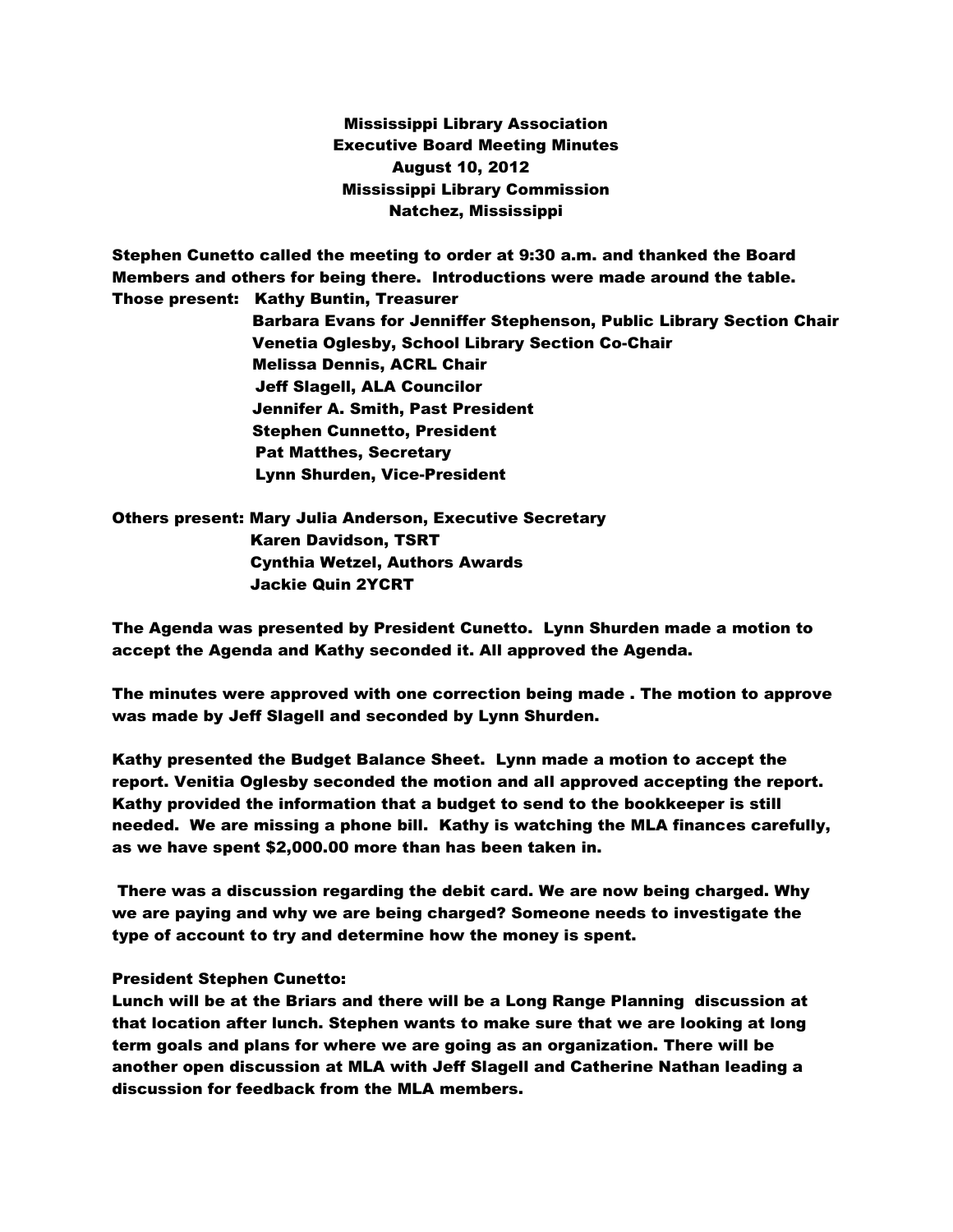Stephen has been investigating other website hosting services. DreamHost is free with a domain fee. Molly McManus has been able to get us back on track. The Board appreciates Molly's efforts in getting the Website back online. Please let Molly know of any further issues. The member directory is back up and Mary Julia's email is back up. The cost of the Domain name is \$9.95.

We are looking at reducing the cost of publishing *Mississippi Libraries.* A decision was made to produce three issues this year to save money. There is an ongoing discussion with the printing company to make the issues more cost effective. The wrapping issue has been taken care of which will save money. The last issue was large because of the carryover from previous unpublished materials. A Committee of Alex Watson, Ann Branton, Sherry Laughlin, Jennifer Smith and Stephen Cunetto have been given a charge to move forward with ML and to cut costs as much as possible. They have talked to a couple of hosting services. The Committee needs to look at income, including advertising and the possibility of moving ML to an online format. We are now spending \$13,800.00 annually. The last issue was \$3,979.29. The next issue is now at press. The Winter issue will be after the conference and will include 2010, 2011, and 2012. The next issue will have new content from Alex's regime. He has done a great job of getting ML back on track.

A suggestion was made to survey the membership as to whether the online format and open access is something we want to promote. Once the survey is completed the results could be used to assist with future decisions. Jeff Slagell suggested this could be a part of the Long Range Planning Process.

The School Media Guide Handbook Committee is being chaired by Julie Hussey. Venetia is also on this Committee which met in July and discussed the plans for an online document that has links and resources. This document will reflect where libraries are today and hopefully, there will be a 2013 session to discuss this project. The goal is to have the Handbook completely written by the end of 2012.

A plan was presented for raising the Conference and Registration fees. The dues will need to be voted on at Conference by the Membership. Kathy Buntin mentioned that she did a study and all the states around us charge higher fees. There was a question regarding why the suggested amounts were not all in \$10.00 increments. The plan was changed so that all categories will reflect a \$10.00 increment.

There was a discussion regarding Institutional Memberships and their benefits to the organizations. Cathy mentioned recognition on the Website and in the MLA Conference Programs could be incentives for Libraries to join as institutions to show support for MLA. Susan suggested that we try promoting Institutional Memberships this year and revisit this issue next year.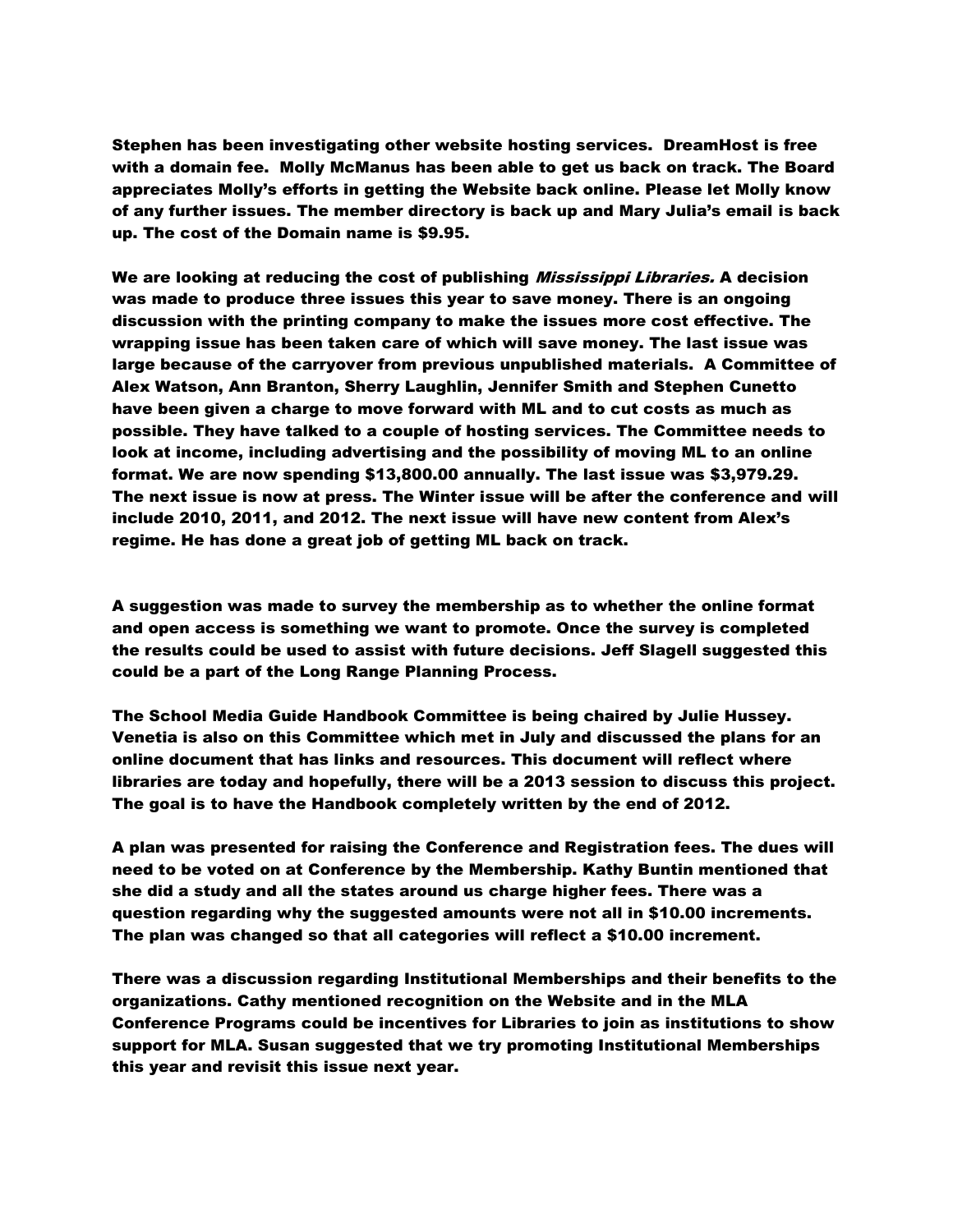In a discussion of dues for Sections and Roundtables, Jeff reported that he had looked at the benefits and we want to be careful not to nickel and dime people. Jeff recommended that we retain the practice of keeping the first section free.

Some suggestions were made for increasing memberships. Ideas included providing a drawing for people getting their dues paid by a certain date and giving free Conference Registration to a member from a group of people filling out a survey, etc. Jeff Slagell suggested these ideas could be a part of the Long Range Planning process.

Jennifer made a motion that the changes in the dues structure will be presented during the Conference Business Meeting with changes going into effect January 2013. Kathy seconded the motion and all approved. Mary Julia advised that MLA members will have a red/green sheet of paper at the Business Meeting.

President Cunetto gave out a list of Commitees and Roundtables to be discussed after the reports and before adjourning for lunch.

Vice President Lynn Shurden's report:

Lynn reported that people had been really good about getting their proposals in on time.

Lynn advised the Board that Cathy has hounded people regarding Committee's with paid speakers. An invoice will need to be sent or brought to the MLA Conference.

There will be a Board Meeting in Natchez at 5:00 pm. on Tuesday.

Lynn reported that there are 21 poster presentations. They are recommending 3 sessions with the Poster Sessions being held in the Exhibit Hall.

Barbara Evans presented the Mississippi Library Association Library Champion Award for Board approval. Jennifer Walker is working with Barbara on this proposal. After discussion, Jennifer Smith amended the award to say that it would be presented during the MLA Annual Conference rather than at the Awards Luncheon on Friday… Lynn seconded the motion and it was approved unanimously.

Jeff Slagell, ALA Councilor presented information to the Board:

The information included budget issues including using reserves to offset a \$400,000 deficit. The report included the information that the overall ALA budget is stable and expenses are being adjusted to match revenues. ALA has an endowment totaling \$31,124,000.00. ALA held its first Virtual Membership meeting in June, with 500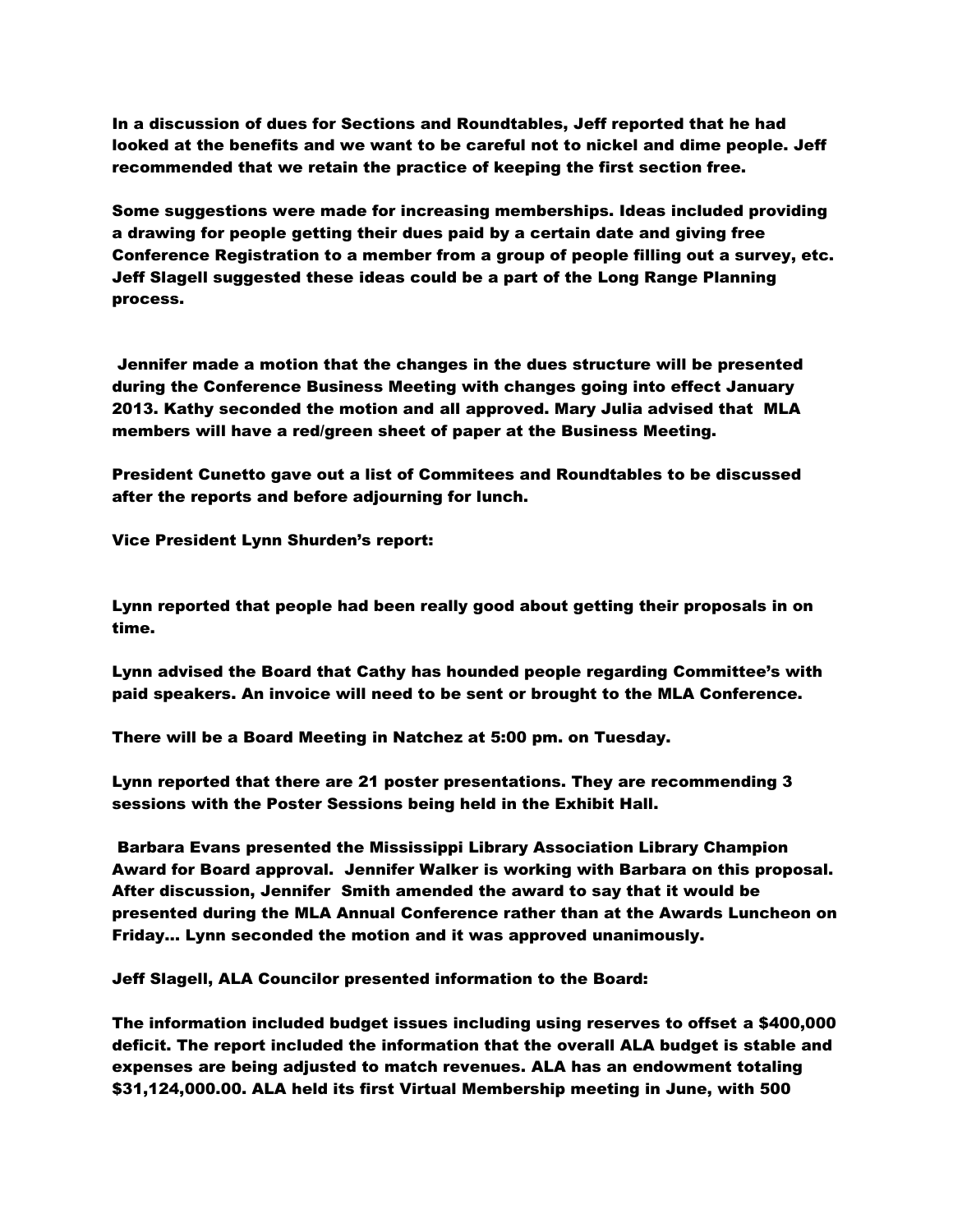people participating. ALA membership remains stable at 57,101 members. ALA has raised \$1,187,00 for the Spectrum Scholars fund. This fund assists minority students in getting degrees in Library and Information Science, having helped 800 students since 1997. Jeff has made a contribution to the Spectrum fund on behalf of MLA.

Melissa Dennis reported on a successful ACRL Spring Meeting. Doug Lehman will present a program entitled Moving at Warp Speed: the (Past, Present, and) Future of Academic Libraries at the Conference in Natchez.

Barbara Evans reported for Jenniffer Stephenson that the Public Libraries section will present a program on Workforce Recovery at the MLA Conference.

Venetia Oglesby reported that there will be three school programs at the MLA Conference. They include Author/Illustrator Visits: Top 10 Secrets to Success, a program on the Skills Act presented by Brad Davis and Common Core Standards presented by Lemuel Eubanks.

Stephen Cunetto reported that a trustee from Columbus, Ginny Box, will Chair the Trustees section as the previous chair has stepped down after serving for two years.

Karen Davidson reported on a successful Spring Workshop for Technical Services Roundtable. About 48-50 people attended this program that included information on Cataloging, RDA, and Authority Control. Russell Palmer from Lyrassis will talk about Collaborative Platforms: Working with OCLC WorldShare and More Cloud Computing Tools for Libraries at the MLA Conference.

Jackie Quin reported that Barbara Bassett will be the Conference Speaker for the 2YCRT program.

Cynthia reported on the Awards for 2012:

Sweet By and By by Roman Bridges for the Fiction Award One Night of Madness by Stokes McMillan for the Non-fiction Award Sources of Light by Margaret McMillin.

Susan suggestion that self published books may need to be provided by the author of the book. Lynn commented that there used to be a notebook that provided all the procedures for selecting Awards Books. Authors Awards Chairs should advise Susan of the publishers of the books that have been selected.

## Old Business

Travel policy- Kathy Buntin made a motion that we accept the Travel Policy as presented at the May meeting. Jennifer seconded the motion. In discussion it was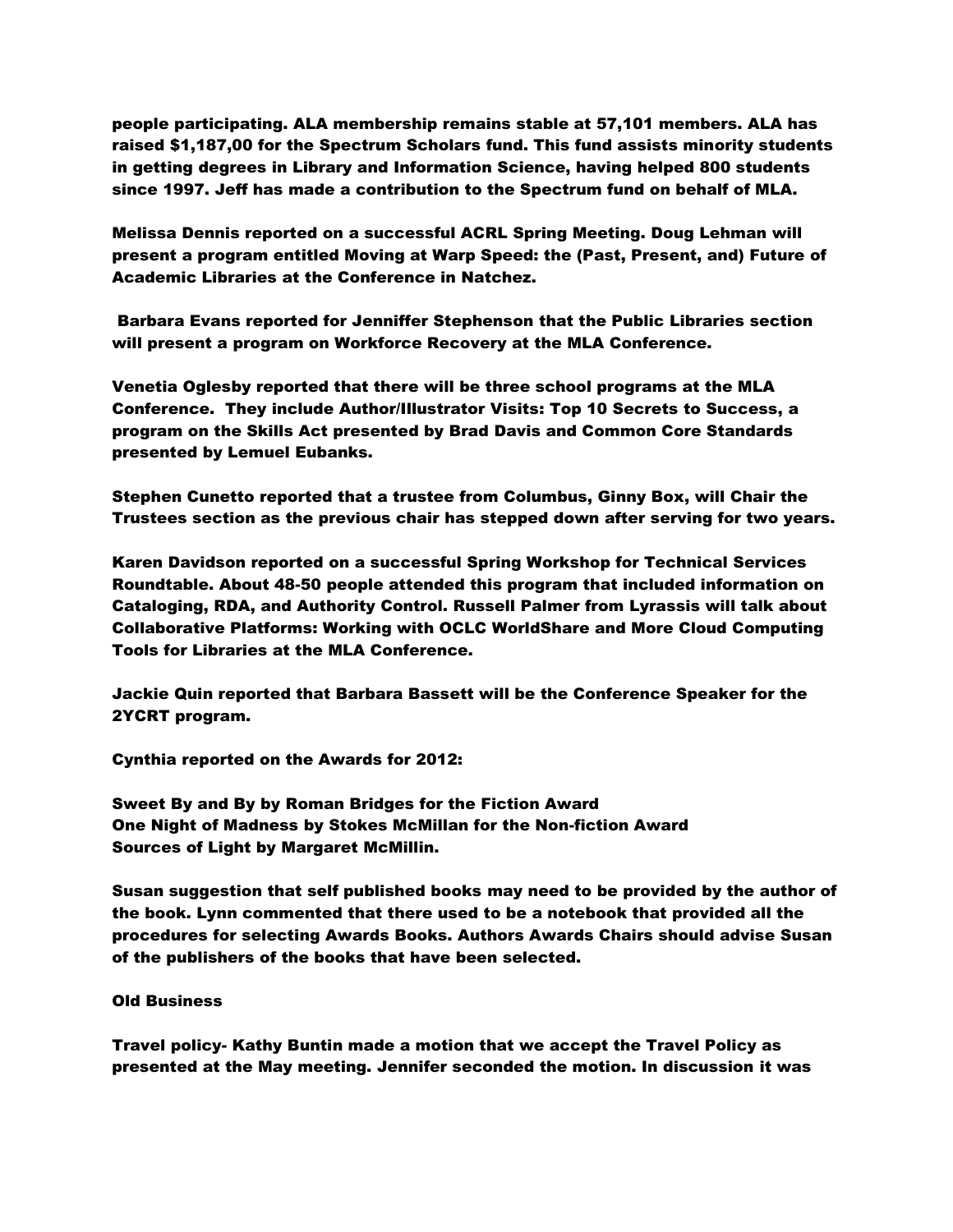decided to amend the policy to change mode of travel to gas receipts rather than by mileage. The motion was passed unanimously.

A motion was presented to approve a formal relationship between the Bylaws of the Mississippi Children's Choice Award: The MAGNOLIA Award and MLA. Lynn made a motion to review the Bylaws. Jennifer seconded the motion to review the Bylaws as written. All approved with the exception of Kathy Buntin who recused herself from this vote.

Susan Cassagne reported that the Conference Planning is going well. We are further along than usual at this time. It is difficult to get information out as to logistics. This year we are trying to make some time between meetings.

\*The Commitees and Roundtables report was reviewed until the meeting adjourned for lunch at 12:01 p.m.

- The Board reviewed the current Committees and approved the abolishment of the following Committees:
- Conservation
- Constitution, Bylaws and Organizational Review
- Copyright Review
- Credentials
- Handbook
- **•** Information Literacy
- **Insurance**  $\bullet$
- Intellectual Freedom
- Memorial Fund
- Mississippi Libraries
- Publications
- Reprint
- Right to Read
- Salary

It was recommended that the following Committees be Ad Hoc at the designation of a Current Executive Board:

- Handbook, Constitution, Bylaws and Organizational Review
- Copyright Review

Additional proposed ideas are:

- Archives and History Committee be designated as a charge of the Past President.
- Add to the Membership Purpose: To promote benefits of membership; Executive Secretary should work in conjunction with the Membership Committee to send out correspondence to past members who have not joined.
- The National Library Week Committee should be appointed before the Annual MLA Conference so a meeting can be planned at the Conference to discuss the Spring initiatives.